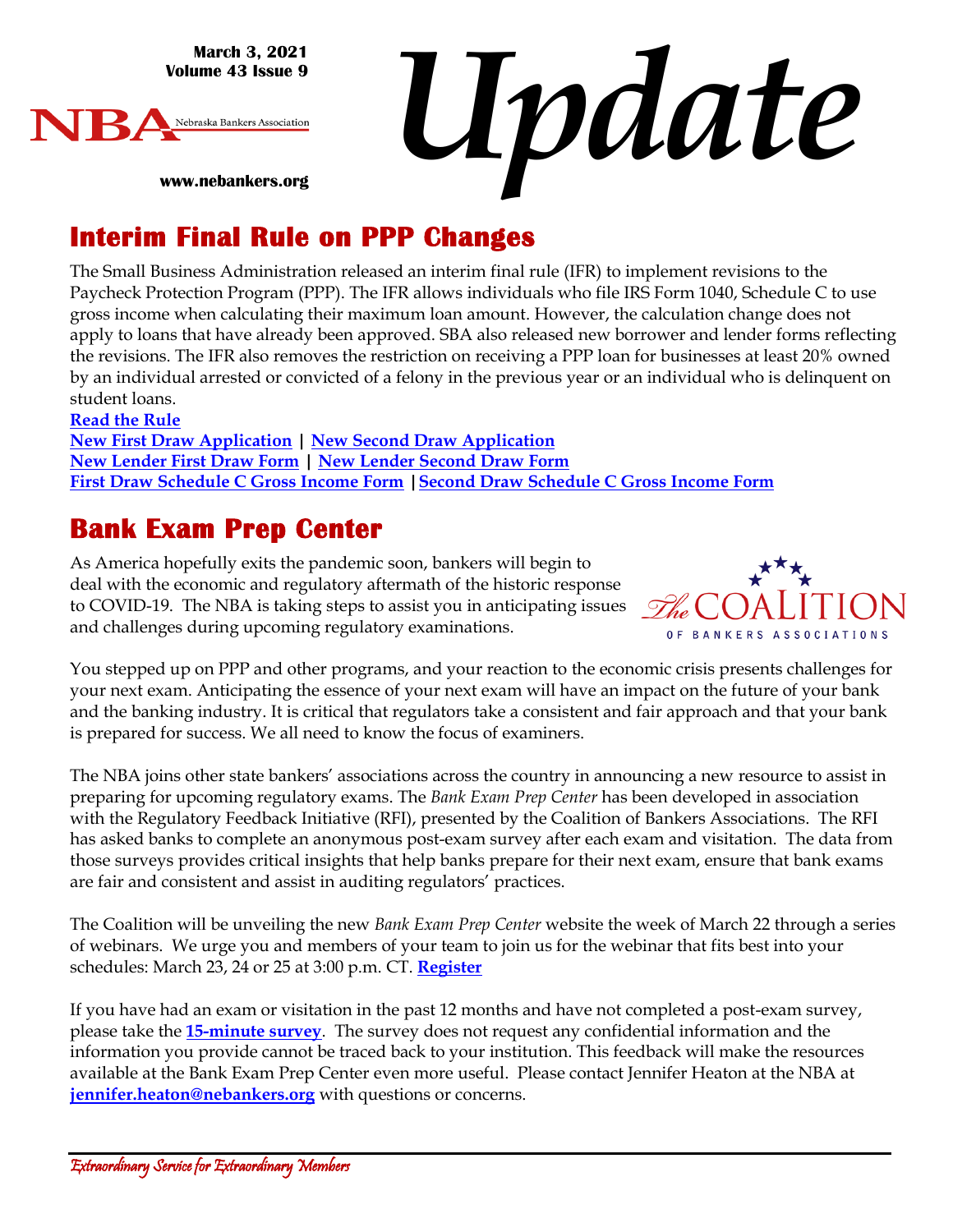# **Paycheck Protection Program Updates**

#### *ABA PPP Survey*

The American Bankers Association (ABA) is conducting a very short survey to seek feedback from members on whether ABA should advocate for an extension of the PPP. By statute, all PPP loans must be disbursed by March 31, 2021. Congress has not made a decision on whether the program should be extended beyond that date.

ABA asks that you complete the **survey** by Thursday, March 4, at 12:00 noon ET. The survey has only one substantive question: should ABA seek an extension of the PPP? The ABA asks that each bank submit only one survey. If you have any questions, please contact **[ppp@aba.com](mailto:ppp@aba.com)**. Thank you for your participation. **[Take the Survey](https://aba.qualtrics.com/jfe/form/SV_bE2BUrz5KkbZ86G)**

#### *Funding*

As of Feb. 28, 36,640 PPP loans for a total of \$1.3 billion have been approved in Nebraska. Nationwide, 2,194,420 loans for a total of \$156 billion have been approved in 2021. **[Learn More](https://www.sba.gov/sites/default/files/2021-03/PPP_Report_Public_210228-508.pdf)**

#### **FinCEN Advisory on Economic Impact Payment Fraud**

The Financial Crimes Enforcement Network (FinCEN) issued an advisory alerting banks to economic impact payment fraud. The advisory describes EIP fraud, associated red flags and how to report suspicious activity. Authorities have detected a wide range of EIP-related fraud, according to the advisory, including fraudulent checks, theft of EIPs and phishing schemes using EIPs as a lure where fraudsters use emails, letters and phone calls about the payments to get personal information like account numbers and passwords. FinCEN also issued a companion notice for filing suspicious activity reports related to COVID-19. **[Read the Advisory](https://www.fincen.gov/sites/default/files/advisory/2021-02-25/Advisory%20EIP%20FINAL%20508.pdf)**

**[Read the Notice](https://www.fincen.gov/sites/default/files/shared/Consolidated%20COVID-19%20Notice%20508%20Final.pdf)**

#### **FHFA Foreclosure, Eviction Moratoriums Extended**

The Federal Housing Finance Agency (FHFA) announced it would extend a moratorium on foreclosures and real estate owned evictions for single-family mortgages backed by Fannie Mae or Freddie Mac through June 30. The current moratorium was set to expire on March 31. FHFA also announced that borrowers with GSEbacked mortgages would also be eligible for an additional three-month extension of COVID-19 forbearance. With this extension, borrowers may be in forbearance for up to 18 months in total.

**[Read FHFA Announcement](https://www.fhfa.gov/Media/PublicAffairs/Pages/FHFA-Extends-COVID-19-Forbearance-Period-and-Foreclosure-and-REO-Eviction-Moratoriums.aspx) [Read the Fannie Mae](https://singlefamily.fanniemae.com/media/25121/display) Guidance [Read the Freddie Mac](https://guide.freddiemac.com/app/guide/bulletin/2021-8) Guidance**

#### **Agencies Update BSA/AML Examination Manual**

The Federal Financial Institutions Examination Council released updates to its Bank Secrecy Act/anti-money laundering (BSA/AML) examination manual. The updates do not establish new requirements but are intended to provide additional transparency and emphasize a risk-based approach to BSA/AML supervision.

**[Learn More](https://www.ffiec.gov/press/pr022521.htm)**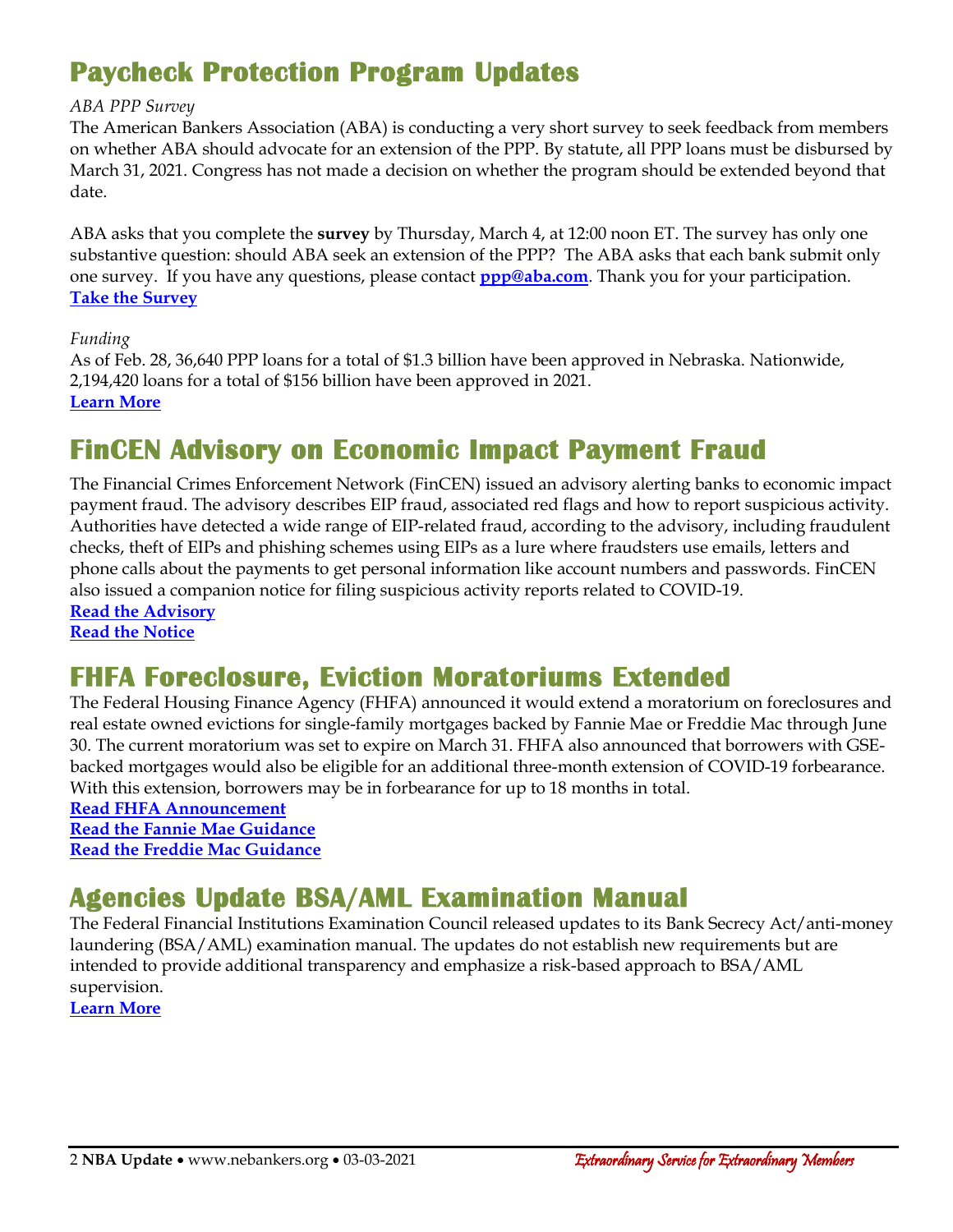# **Ag Fact Cards Available**

The Nebraska Department of Agriculture plans to have Nebraska Ag Fact Cards available early next week. The NBA will mail the cards to members as soon as they are received.

National Ag Week is March 21-27 and National Ag Day is March 23. To assist in your promotional efforts, the NBA has developed a National Ag Week **[resource page](https://www.nebankers.org/agweek.html)**. On the page, you will find promotion ideas, Nebraska ag photos and other resources. **[Order Ag Fact Cards](https://www.nebankers.org/agweek.html)**

# **Congressional Delegation Virtual Meetings**

Senator Deb Fisher shared updates from Washington, D.C. and took questions from bankers at our first virtual meeting with Nebraska's congressional delegation.

Upcoming Meetings:

- March 17, 11:00 a.m. CT Senator Ben Sasse
- March 24, 11:00 a.m. CT Congressman Adrian Smith
- March 31, 11:00 a.m. CT Congressman Don Bacon

These virtual meetings are your opportunity to hear directly from lawmakers and keep up to date on the federal legislation that impacts your bank. Advance registration is required. **[Register](https://us02web.zoom.us/j/84918938516?pwd=ZytRV2djR0wvUjB3ak1SZXBPaUZjUT09)**





*Senator Fischer and NBA Chair Chris Hove during the briefing.*

#### **Government Relations Virtual Updates**

Stay informed on the progress of state legislation by attending the next state legislative update on Wednesday, Apr. 7, at 9:00 a.m. CT. **[Register](https://us02web.zoom.us/j/84333727213?pwd=SEpCa3F6OWh2N3kzaFlmRVFmYXBCUT09)**

# **Training Opportunities**

#### **Principles of Banking Seminar – Mar. 9-10**

This interactive workshop introduces participants to each functional area of community banking, with informative exchanges with other attendees and the instructor's actual work experience. **[Details and Registration](https://nebraskabankersneassoc.wliinc21.com/events/2021Principles%20of%20Banking%20Virtual%20Seminar-11679/details)**

#### **Tri-State Marketing & Human Resources Conference – Mar. 18-19**

Sponsored by the Kansas, Missouri and Nebraska Bankers Associations, this two-day virtual conference will give bank marketers and human resources professionals new tools to be able to better serve their bank. **[Details and Registration](https://nebraskabankersneassoc.wliinc21.com/events/2021TriState%20Marketing%20%20Human%20Resources%20Conference-11702/details)**

#### **Spring Agri-business Conference – April 6-7**

This virtual conference will help you be a resource for your agriculture customers by keeping you up to date on the latest agricultural policy changes and the outlook for agriculture in 2021. **[Details and Registration](https://web.nebankers.org/events/2021Spring%20Agribusiness%20Virtual%20Conference-11584/details)**